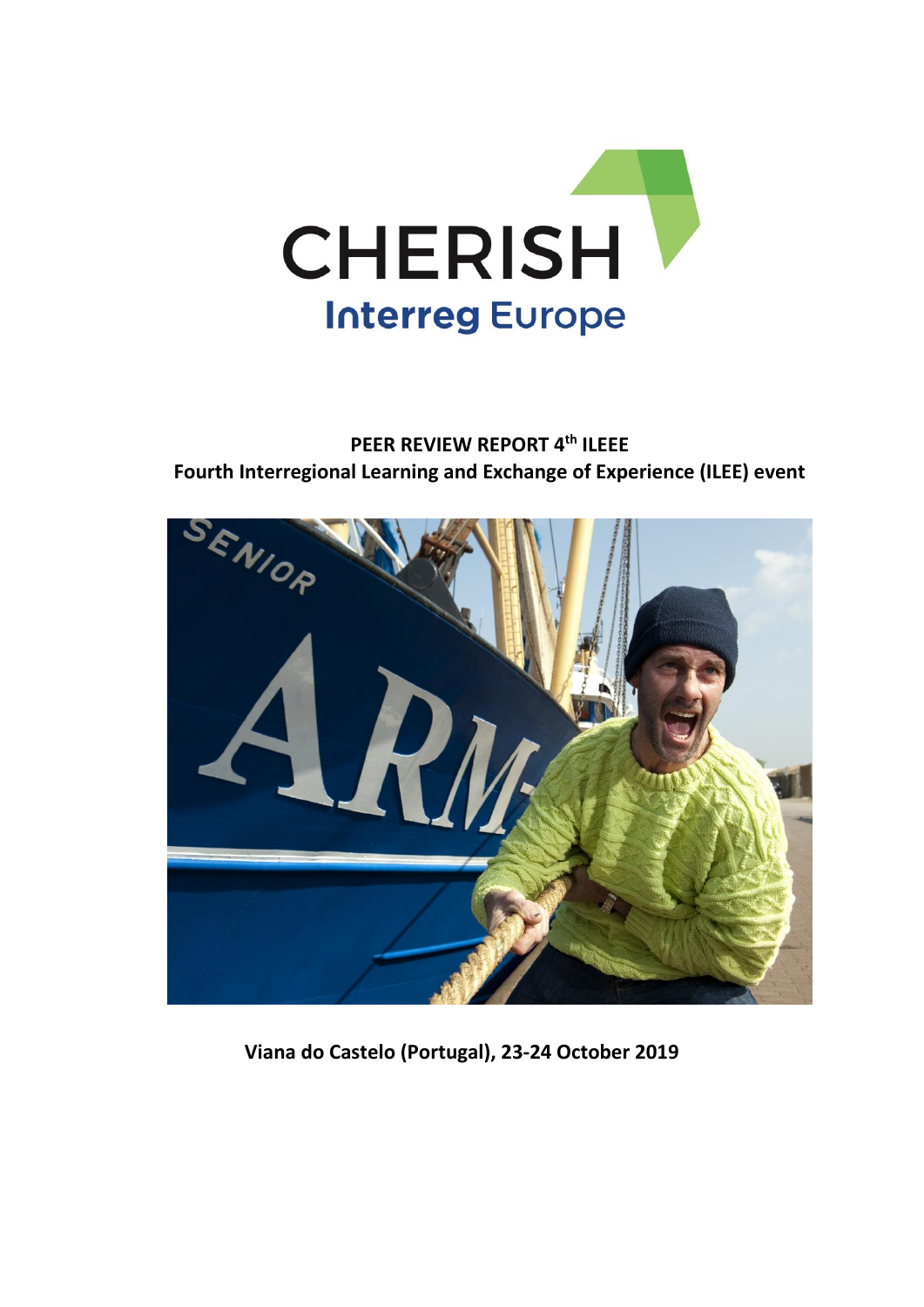The fourth Interregional Learning and Exchange of Experience Event (ILEEE) took place in Viana in the **Alto Minho region** of Portugal, on **23-24 October 2019** with the participation of all partners and key stakeholders of all partner regions.

**\_\_\_\_\_\_\_\_\_\_\_\_\_\_\_\_\_\_\_\_\_\_\_\_\_\_\_\_\_\_\_\_\_\_\_\_\_\_\_\_\_\_\_\_\_\_\_\_\_\_\_\_\_\_\_\_\_\_\_\_\_\_\_\_\_\_\_\_\_\_\_\_\_\_\_\_\_\_\_\_\_\_**

The learning process focused on the following topics:

- A. Policies & Strategies
- B. Cultural heritage assets (tangible & intangible)
- C. Traditional Ecological Knowledge
- D. Economic opportunities
- E. Stakeholder involvement

During two days of ILEEE in the Alto Minho Region, partners and stakeholders met and discussed about the fishery community in Alto Minho, paying attention to the five themes of the Peer Review, to identify support methods for local producers and their associations, to encourage introduction of innovation, while preserving traditional and specific character of new product market combinations and storytelling based on cultural heritage of fishing communities.

The questions and comments have contributed to create an exhaustive and relevant picture regarding the current situation of fishery community in Alto Minho, providing a basis of reflection for Peer Review**.**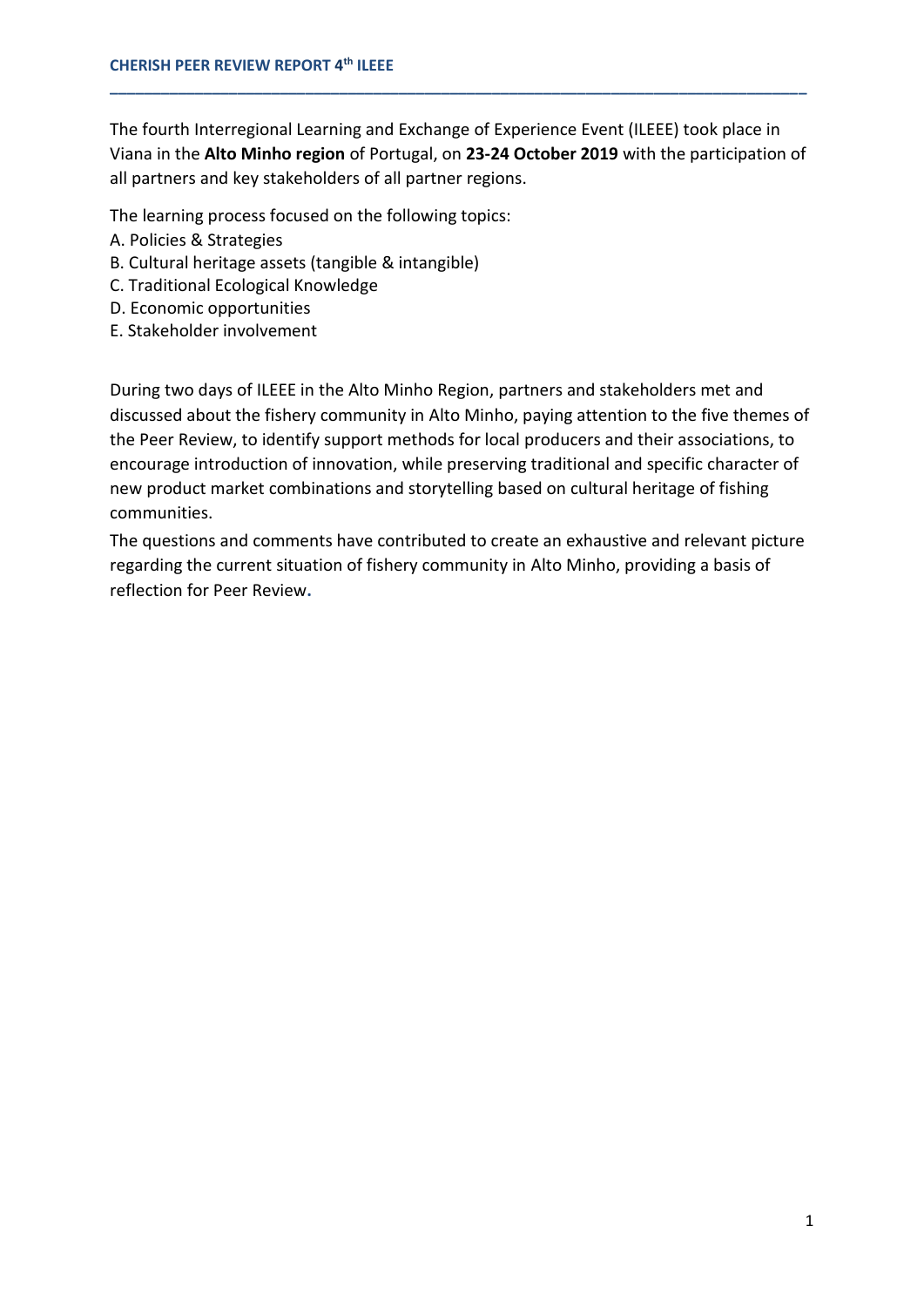# **THEME A: Policies & Strategies**

### **Regional policy and areas of improvement**

The regional policy is Norte 2020. Goals of Norte 2020 are (amongst others):

- SMEs competitiveness
- Employment and labour mobility
- ROP technical assistance

The Regional Operational Programme Norte 2020 focuses on delivering policy measures which could eventually benefit fishermen and their cultural heritage. But even though Axis 4 of the Regional Operational Programme covers the protection and promotion of cultural heritage, it lacks a clear strategy for fishing communities.

**\_\_\_\_\_\_\_\_\_\_\_\_\_\_\_\_\_\_\_\_\_\_\_\_\_\_\_\_\_\_\_\_\_\_\_\_\_\_\_\_\_\_\_\_\_\_\_\_\_\_\_\_\_\_\_\_\_\_\_\_\_\_\_\_\_\_\_\_\_\_\_\_\_\_\_\_\_\_\_\_\_\_**

Alto Minho will deliver the good practices of their cultural heritage to the Secretariat of Norte 2020 and thus ask for a stronger focus on cultural heritage in the regional policy. Alto Minho also launched calls in FLAG where a strong focus was at Cultural Heritage as a deliverable.

There was no strategic gap in strategies as there are several projects linked with cultural heritage in fishery, and relevant authorities have told delegates that the Managing Authority of Norte 2020 was `open` for calls about Cultural Heritage.

# **Transferability of Good Practices**

The Riga planning Region adopted the idea and good practice of the Learning Centre in the Eco Museum.

# **Recommendations for the host region**

- There are a lot of rather small museums, which all attract a small number of visitors. Is a merger or intense cooperation an option to increase visitors and reduce costs?
- A common marketing would place the region more unified as an attractive touristic place, for example, museum ship "Navio Gil Eannes": when you buy a ticket there you get 10% reduction on entrance fee at another museum.
- The good practice Navio Gil Eannes receives a lot of visitors (50,000 per year), but the foundation doesn't know exactly where they're from. For example, you know that they are in majority from France, you can focus your marketing and communication in that focus group.
- Make all signs at the Navio Gil Eannes in 2 languages: both English and Portuguese.
- Investigate a museum about "bacala": it is almost national heritage and a very important export product, can give a great spin off in gastronomy.

### **Lessons learnt**

The connection/relation between municipality of Alto Minho with fishermen communities is very outspoken and a good example for the Zeeland Region.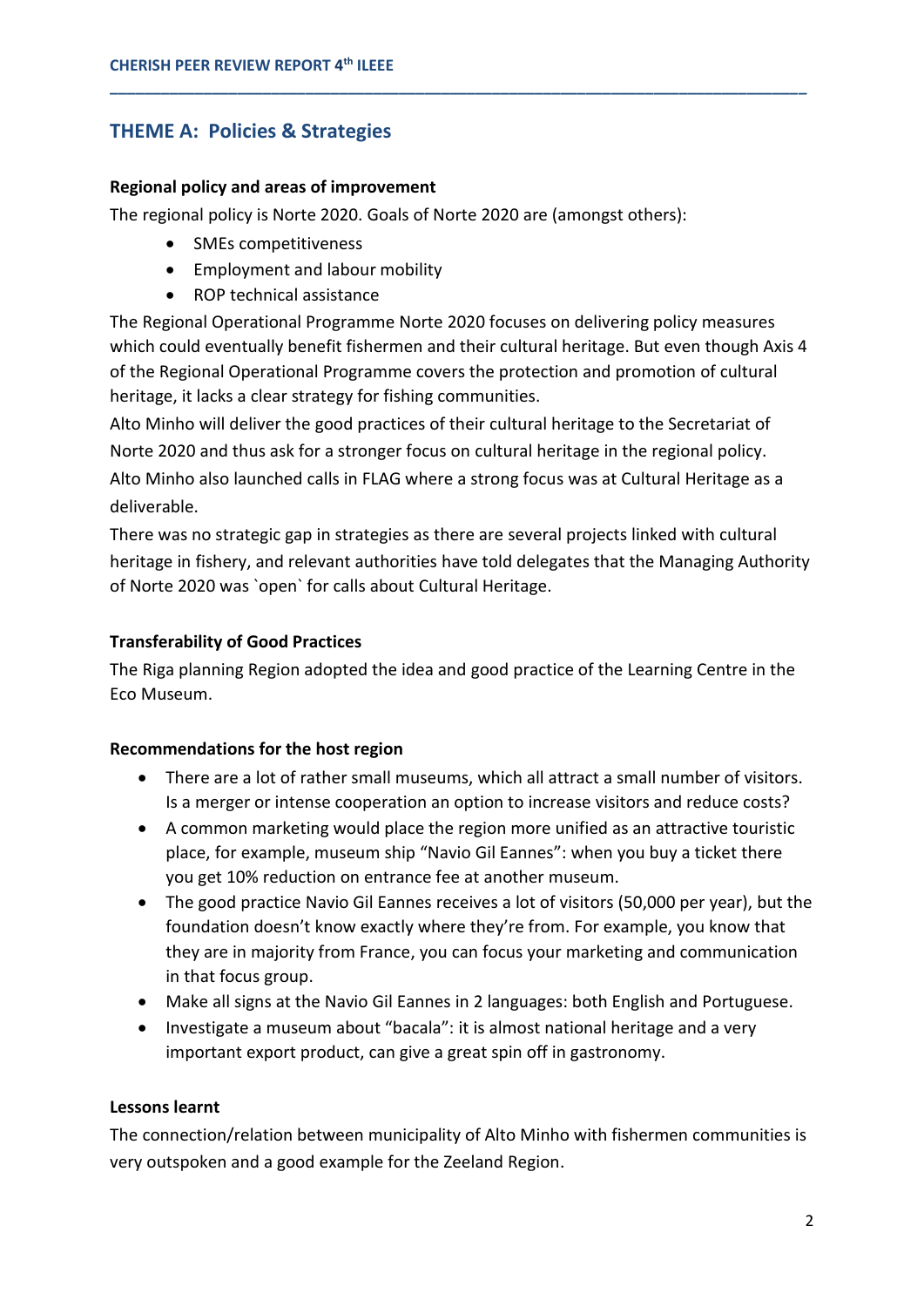# **THEME B: Cultural Heritage Assets (tangible & intangible)**

#### **1. Which cultural assets can be found in the region?**

Museums, online platform Lugar do Real, and the project AMAReMAR (in Esposende). Aquamuseum of Vila Nova de Cerveira and Gil Eannes Ship Foundation are museums that represent traditional local activities in different life aspects, showing fluvial and sea traditions.

**\_\_\_\_\_\_\_\_\_\_\_\_\_\_\_\_\_\_\_\_\_\_\_\_\_\_\_\_\_\_\_\_\_\_\_\_\_\_\_\_\_\_\_\_\_\_\_\_\_\_\_\_\_\_\_\_\_\_\_\_\_\_\_\_\_\_\_\_\_\_\_\_\_\_\_\_\_\_\_\_\_\_**

### **2. What is particularly interesting and relevant?**

The relation – interaction between the land and the sea; the cultural differences between people from the river and people from the sea. The contact made possible with the past of the fishermen. What lacked would be the contact of the present of the fishermen.

### **3. Have good practices been adopted or rolled out more widely?**

The project AMAReMAR, and the Aquamuseum. The latter has done great work for promoting and interviewing the people. And is an interesting combination of a museum and an aquarium: target audience of the aquarium are the children; the museum's target is the adults. Consequently, a rise of the number of visitors can be expected. Also, the museum is easily consultable, well organized, and has good indications. But no information is translated in English. An audio guide could improve the accessibility of the museum. The Gil Eannes Ship Foundation is another good practice, especially its social aspect. As a gap was mentioned the absence of fishermen during the visits.

# **4. What could be done to boost this process and to stimulate transfer of Good practices?**

The project AMAReMAR is easily transferable, due to the fact that every region has similar social problems to solve. The good initiatives of this project are very indicated to adapt. But it can only be adapted to local community, and not as a touristic asset at an international level. A recommendation would be to organize an event (festival) that would gather owners of sailing boats, like a gathering of traditional boats owners, and to create a formula that would connect them to the fishermen. In what concerns the seaweed storytelling, it would be interesting to organize a festival or event to show this TEK to people, to present it as a touristic asset so as to maintain this knowledge/craft.

# **5. What factors would need to be taken into account to transfer to other places with different heritage structures, historical, social, economic, political and cultural contexts?**

A common guide could be created, showing all the regional assets for touristic purpose. Creation of a net of museums, with an English language pattern.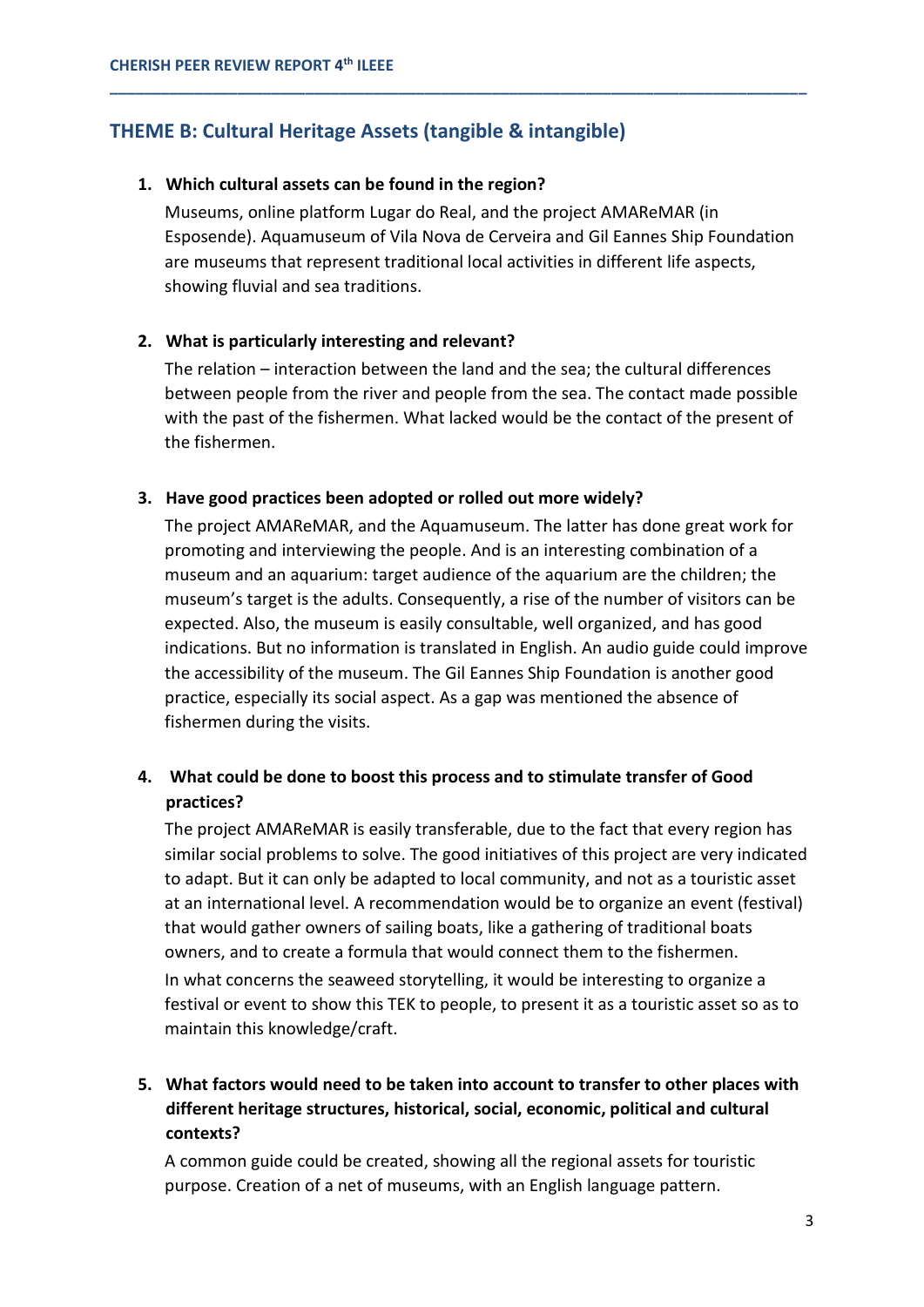# **THEME C: Traditional Ecological Knowledge**

### **What the host region has done**

The available Traditional Ecological Knowledge (TEK) encountered in the host region includes the following:

**\_\_\_\_\_\_\_\_\_\_\_\_\_\_\_\_\_\_\_\_\_\_\_\_\_\_\_\_\_\_\_\_\_\_\_\_\_\_\_\_\_\_\_\_\_\_\_\_\_\_\_\_\_\_\_\_\_\_\_\_\_\_\_\_\_\_\_\_\_\_\_\_\_\_\_\_\_\_\_\_\_\_**

- "Aldeias Do Mar: interaction with heritage and economy" project aims at the production of a set of audio-visual contents for online viewing, whose main objective is the enhancement, dissemination and empowerment of the fishing community in the Aldeias do Mar territory. In this framework the "Aldeias do Mar" platform, created by a AO NORTE - Audio-visual Production and Animation Association, focuses on the one hand on the dissemination and enhancement of the social image of fishing activity and professionals of the sector in the Aldeias do Mar territory and on the other hand on the safeguarding the memory of that present in accelerated transformation. The topics of the platform cover the economic, cultural, ethnographic and social dynamics related to the activity of fishing communities and are divided into four categories: Sea and Resources, Memory and Traditions, Gastronomy, Museums and Museum Centres.
- The seaweed harvesting (Sargasso) of the study area, dated back to the 12th century, was presented through the storytelling by a seaweed harvester during the study visit in Castelo de Neiva and the museum exhibition of seaweed harvesting including objects related to the pickup of the Sargasso as a haystack, a raft, specific tools and the traditional costumes, photos of the picking of the Sargasso in Castelo de Neiva, a film on the Sargasso, traditions and history and some of the algae of the parish with its medicinal properties. The host region has identified seaweed harvesting as major part of their cultural identity and intends to protect and preserve it.
- The Aquamuseum of Rio Minho includes a fishing museum, an aquarium and an otter area, and deals with researching, recording, presenting and disseminating the aquatic ecosystem of river Minho and the fishing natural and cultural heritage of Minho basin.

# **Strengths, areas for improvement and gaps**

- The platform is a very good example of recording and communicating the host regions TEK. The fact that the fishermen become protagonists, the bottom up approach of the fishing communities by the multidisciplinary team, the video productions, the deep and continuous communication between the multidisciplinary team with local communities, the accessibility of TEK through internet and the possibility of the platform's continuous update are considered strengths of the study area.
- Notwithstanding the importance of the platform in recording and disseminating TEK of the region, there is area for improvement: the translation of the content of the platform into other foreign languages, besides the Portuguese one, in order to broaden the dissemination of TEK to more potential interesting groups.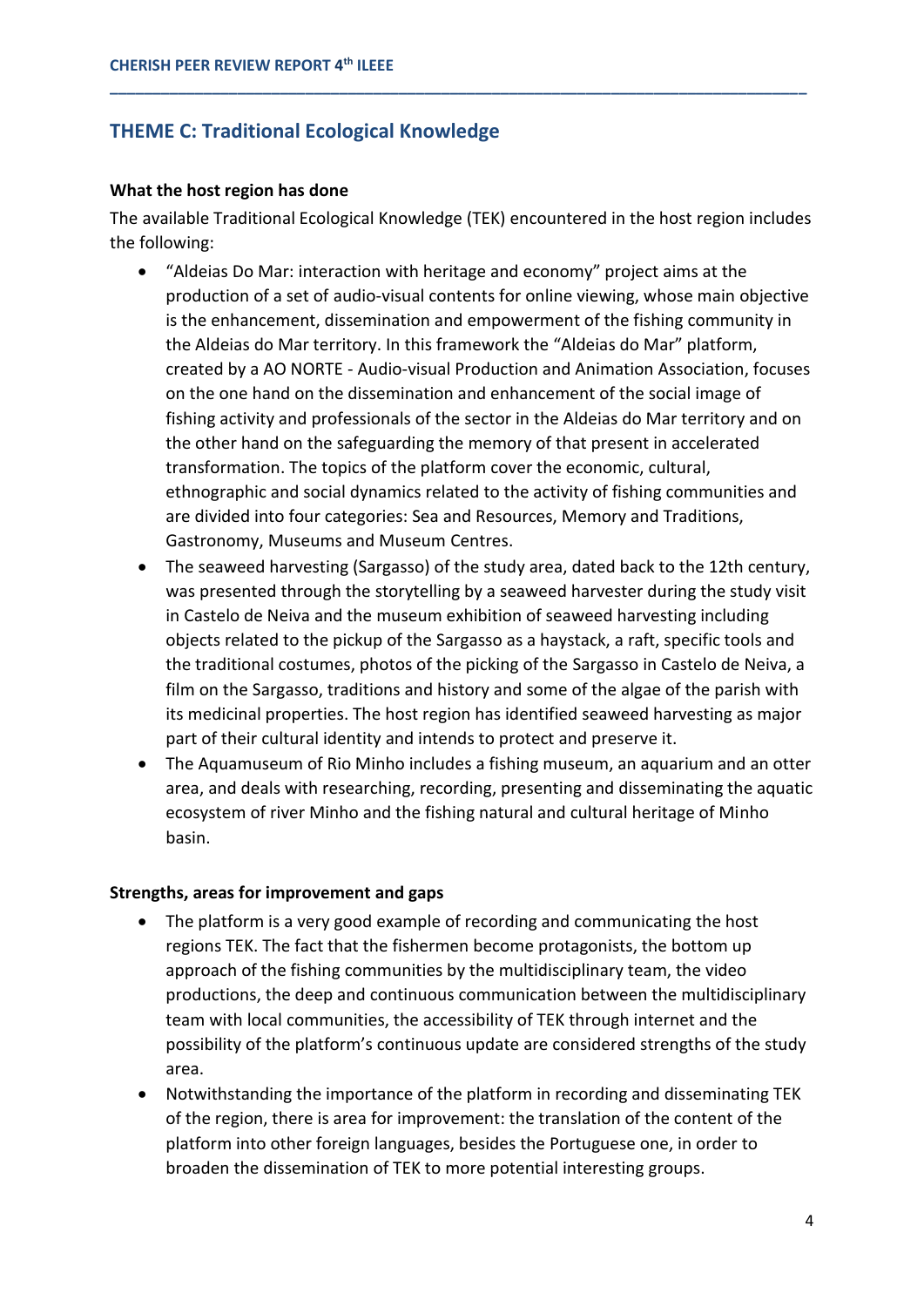• The fact that a qualified scientist, the anthropologist Alvaro Campelo, has done a 20 year field research on the seaweed harvesting and the support and appreciation of the policy makers of his field work is considered a strength for the research and recording of Traditional Ecological Knowledge. Nevertheless, there are areas for improvement:

**\_\_\_\_\_\_\_\_\_\_\_\_\_\_\_\_\_\_\_\_\_\_\_\_\_\_\_\_\_\_\_\_\_\_\_\_\_\_\_\_\_\_\_\_\_\_\_\_\_\_\_\_\_\_\_\_\_\_\_\_\_\_\_\_\_\_\_\_\_\_\_\_\_\_\_\_\_\_\_\_\_\_**

- o The renovation of the museum with modern museological and museographical approach, including the introduction of interactive and participatory techniques of presentation of seaweed harvesting.
- o The translation of exhibition informative labels into foreign language for the better understanding and dissemination of the cultural heritage of the area.
- The long term relationships between fishermen and scientists and the educative programs in laboratories or in the river with students ran by the museum, the support and funding of the projects from the municipality and other sources are considered as strength, as they help scientists to record the areas' TEK, disseminate it to young generations through the museum's exhibition and interactive workshops and make the Aquamuseum of Rio Minho vital for the present and viable for the future.

## **Good practices - and potential for transferability**

- The "Aldeias do Mar" platform can be considered a good practice and there is a strong potentiality for transferability to the Cherish partners' areas.
- What can be considered as good practice and transferred to Cherish partners' areas is the fact that a major part of the TEK of an area, as the seaweed harvesting, can be researched on o long term basis by scientists, developing close and permanent relationships with local communities and safeguarding the record of its beginning, growth, decline and transformations through the years.
- The Aquamuseum of Rio Minho can be considered as good practice, because of the close relationships between the fishermen and the scientists, and the important collaboration and support of the local and other administrative authorities, scientific institutions, private and public funds in recording and diffusing the natural and cultural heritage of river Minho and, thus, there is a potentiality of transferability for other Cherish partners' areas.

### **Lessons learnt and their implications**

- The bottom up approach in the research and recording of the fishing communities' TEK, use of a multidisciplinary working team and continuous and deep communication between the team and the fishing communities safeguard an integrated and successful record of the Traditional Ecological Knowledge of an area and the enhancement of the social image of local fishing communities.
- The use of new technological and information systems for safeguarding memories of the past and the present in an inevitably fast and continuous transforming world.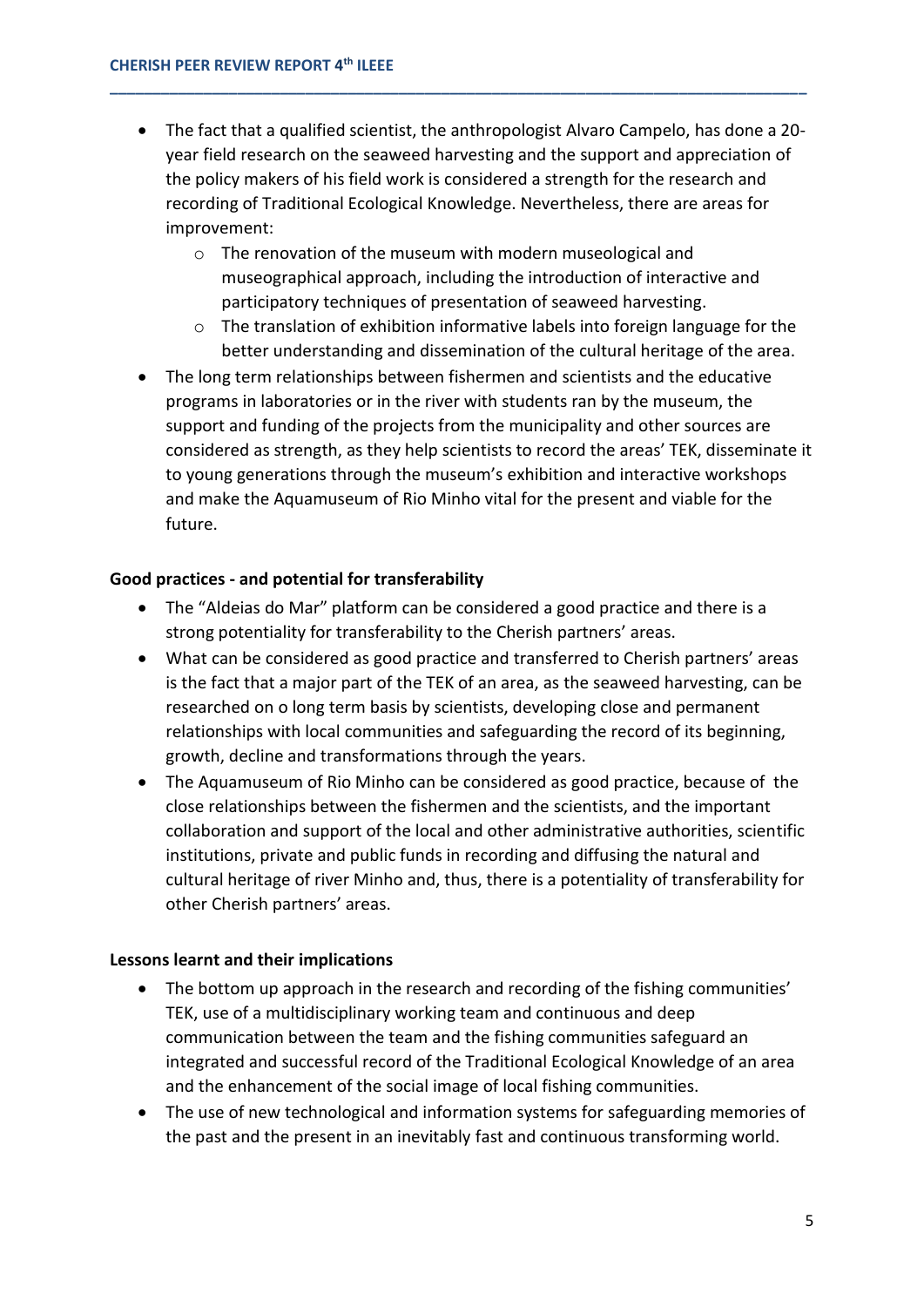• A long-term field work of TEK elements can safeguard an integrated scientific record of it that can help to its dissemination to new generations.

**\_\_\_\_\_\_\_\_\_\_\_\_\_\_\_\_\_\_\_\_\_\_\_\_\_\_\_\_\_\_\_\_\_\_\_\_\_\_\_\_\_\_\_\_\_\_\_\_\_\_\_\_\_\_\_\_\_\_\_\_\_\_\_\_\_\_\_\_\_\_\_\_\_\_\_\_\_\_\_\_\_\_**

• The support and good collaboration of major stakeholders of the Aquamuseum safeguards its viability, a good quality of interdisciplinary scientific research, record and dissemination of natural and cultural heritage of river Minho.

# **Recommendations for the host region**

- Translation of the platform into other foreign languages, besides the Portuguese one, in order to broaden the dissemination of TEK to more potential interesting groups, such as scientists, students, scholars, tourists etc.
- Go on supporting the research of seaweed harvesting and setup a marketing plan for the dissemination of this competitive advantage of the area.
- Do not focus only on the folklore dissemination of the seaweed harvesting, but give incentives to young locals in order to maintain it.
- Develop alternative forms of tourism, such as agritourism, that might give incentives to the poor local people to maintain the tradition, remain in the area and have a financial affordable life.
- Go on supporting the multidisciplinary research of natural and cultural heritage of river Minho and maintain close relationships with local communities.

## **Recommendations for other CHERISH regions**

- Allocation of qualified people in finding funds for, not only the creation of a platform, but for its maintenance and continuous update.
- Substantial and lasting collaboration with young generations in order to maintain and diffuse the TEK of an area.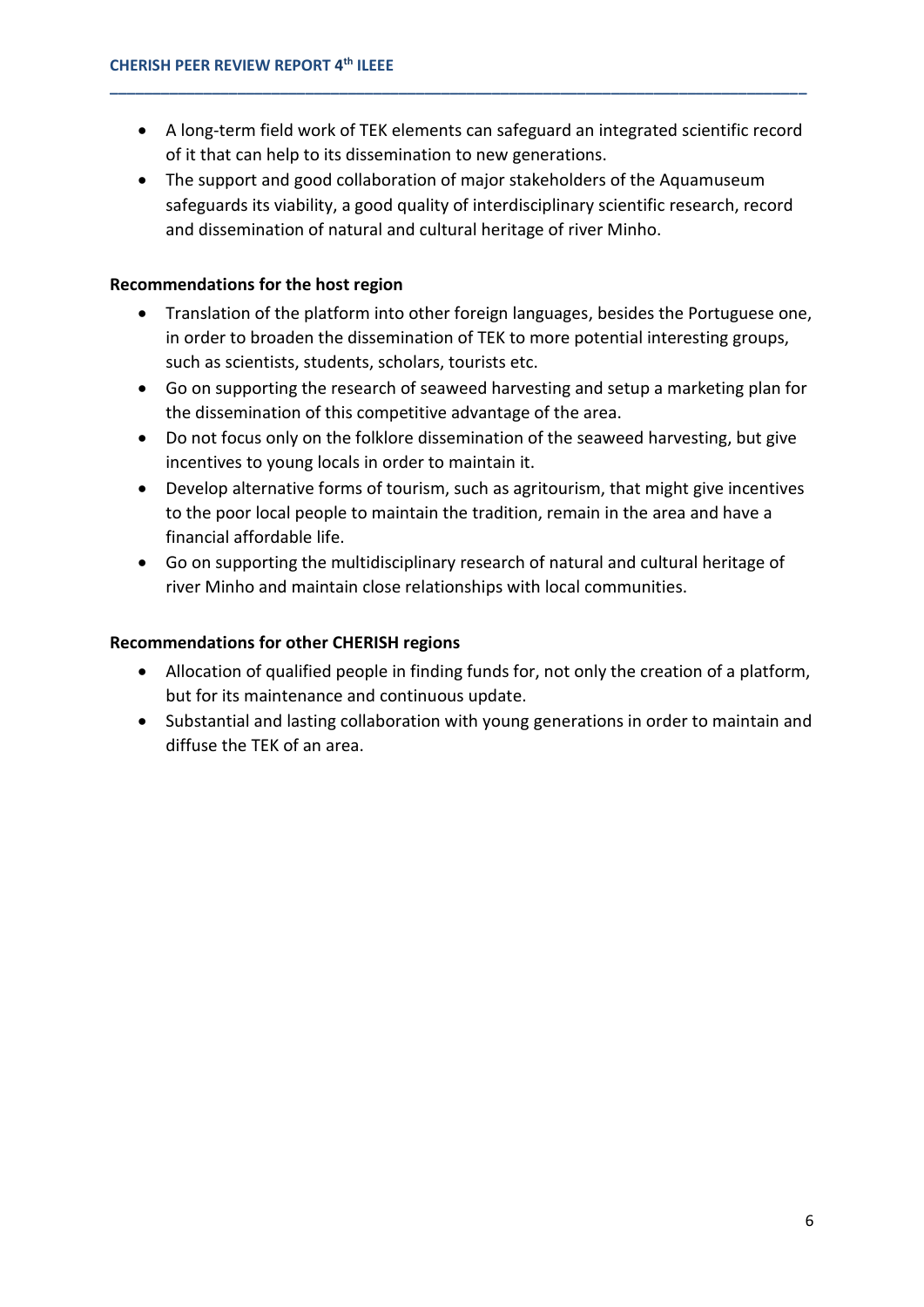# **THEME D: Economic opportunities**

### **What the host region has done**

The best example is VianaPesca´s canned fish. But we can also consider indirectly the AMAReMar project because it allows community participation in workshops of Theatre, Music, Illustration and Creative Sewing. Activities that some people would not enjoy without this project, which is funded by the Municipality.

**\_\_\_\_\_\_\_\_\_\_\_\_\_\_\_\_\_\_\_\_\_\_\_\_\_\_\_\_\_\_\_\_\_\_\_\_\_\_\_\_\_\_\_\_\_\_\_\_\_\_\_\_\_\_\_\_\_\_\_\_\_\_\_\_\_\_\_\_\_\_\_\_\_\_\_\_\_\_\_\_\_\_**

## **Strengths, areas for improvement and gaps**

The production of canned fish in a traditional method of the VianaPesca PO intervene in the regulation of the minimum prices and fill gaps in the affirmation of the canning industry in the region. So, it is given value/appreciation to the fish and the fishermen have financial results to maintain their activity.

As an area of improvement, it could be the possibility to find a way to promote this product in the region. 70% of sales are foreign, of which 20% are French.

In the AMAReMAR project, the financial resources are assumed by the Municipality, but more incentives /public support is required.

## **Good practices - and potential for transferability**

The canned fish of VianaFishing PO can be considered a good practice, because there is evidence of success and there is potential for transferability, maintaining authenticity. An example is the international retailers (Paris, Macao, Warsaw and Vienna).

The AMAReMAR project is also a good example and is already being replicated in another parish of the municipality of Esposende.

### **Lessons learnt and their implications:**

- It is necessary to develop a sense of belonging to a group / community;
- Administrative regulation is one of the reasons seaweed harvesting is decreasing;
- Museums are safeguarding activities that are in danger of disappearing.

### **Recommendations for the host region:**

- Take tourists to know the reality outside the museums (e.g. the seaweed harvesting);
- There must be a change in museums so they become more interactive;
- Take advantage of the seaweed in gastronomy and cosmetics (i.e. soaps). We tried in the Casa da Joana restaurant, but are no longer known in the area and there is a real opportunity to differentiate;
- It is very important to involve young people.

### **Recommendations for other CHERISH regions.**

To follow the example of the municipality of Esposende to strength the community´s involvement.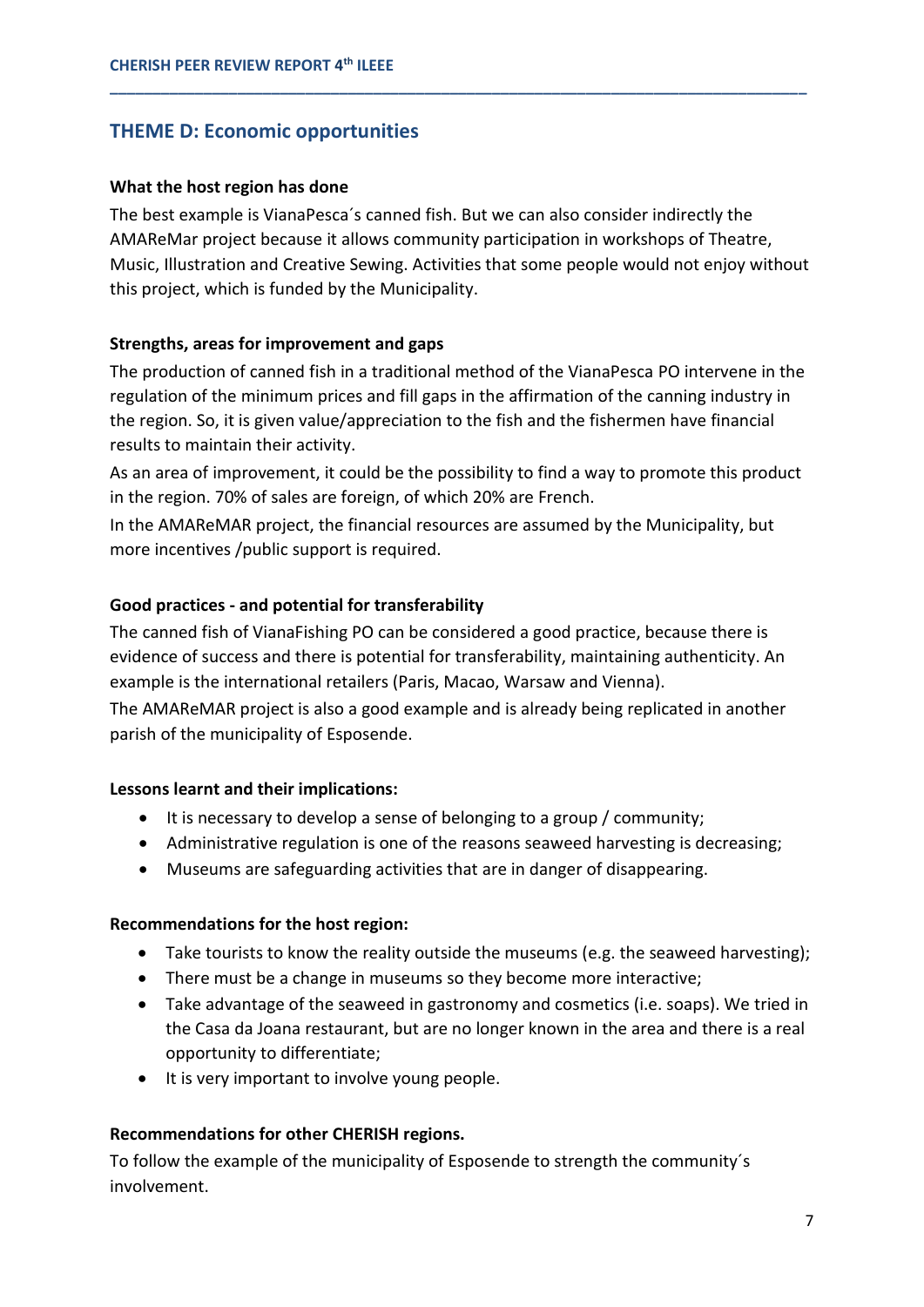# **THEME E: Stakeholder Involvement**

## **What the host region has done, good practices - and potential for transferability**

The Alto Minho Region involved many different stakeholders within the diverse projects and local initiatives, shown during the ILEEE and also in the whole term of the CHERISH project. Already during the application process, stakeholders from municipalities, fishing associations, managing authorities, local cooperatives and scientific institutions were identified. The first regional stakeholder meeting was held and used to identify other stakeholders that should be involved.

**\_\_\_\_\_\_\_\_\_\_\_\_\_\_\_\_\_\_\_\_\_\_\_\_\_\_\_\_\_\_\_\_\_\_\_\_\_\_\_\_\_\_\_\_\_\_\_\_\_\_\_\_\_\_\_\_\_\_\_\_\_\_\_\_\_\_\_\_\_\_\_\_\_\_\_\_\_\_\_\_\_\_**

Stakeholders from the different municipalities of the intermunicipal community of Alto Minho participated in the development of the cultural heritage analysis and the identification of the possible good practices, which were presented in the course of the 4th ILEEE. Throughout this ILEEE the participants got to know these good practices as well as other initiatives. Some examples:

- Platform "Lugar do Real": a platform to disseminate and enhance the social image of fishing activities and professionals of the sector.
- Canned fish "Vianapesca": investment in the production of traditional canned fish; highlighting the local origin and the relevance of the fishing sector for the Portuguese culture (in order to get a good price for the products to keep the fishing communities alive).
- Project "AmareMar": social support and occupational activities of the fishing community, in order to enhance the 'sense of place' and to support the social inclusion.
- Municipal project "Aquamuseum do Rio Minho": the museum combines scientific research with environmental and cultural education (great involvement of different stakeholder groups) about nature and artisanal fishing culture of the Minho basin.
- Museum ship "Navio Gil Eannes": a museum ship, that contributes to the dissemination and preservation of the fishing and shipbuilding culture of Viana do Castelo and the whole country. Remarkable was e.g. the dedicated work of many local volunteers.

### **Strengths, areas for improvement, gaps and recommendations**

During the presentations and excursion, the good involvement of stakeholders became obvious. The stakeholders seemed really engaged, well informed and had a very good knowledge about their regional cultural heritage. The FLAG plays an important role and serves as a contact point for the stakeholders.

The platform "Lugar do Real" was a really nice example for the direct involvement of fishermen, their families and people working in the sector. The filmed people decided on their own, what they wanted to present and there was no explanatory background – the videographers had the aim to "give the people their voice" and to safeguard their memories. This initiative clearly showed the importance of a well-established and trustful relationship with the local stakeholders for the success of such activities.